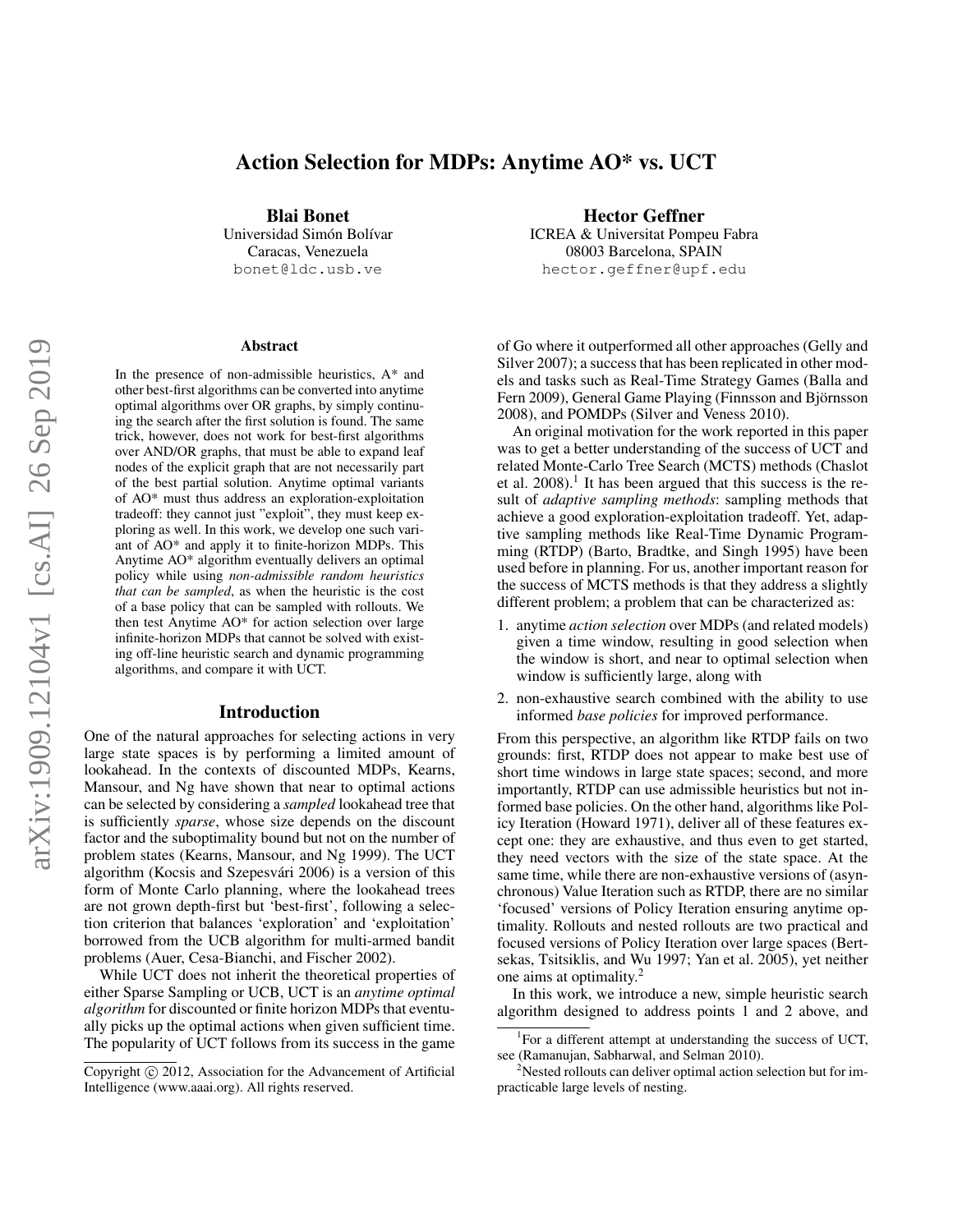compare it with UCT. We call the new algorithm *Anytime AO\**, because it is a very simple variation of the classical AO\* algorithm for AND/OR graphs (Nilsson 1980) that is optimal even in the presence of non-admissible heuristics. Anytime AO\* is related to recent anytime and on-line heuristic search algorithms for OR graphs (Likhachev, Gordon, and Thrun 2003; Hansen and Zhou 2007; Koenig and Sun 2009; Thayer and Ruml 2010). It is well known that A\* and other best-first algorithms can be easily converted into anytime optimal algorithms in the presence of nonadmissible heuristics by simply continuing the search after the first solution is found. The same trick, however, does not work for best-first algorithms over AND/OR graphs that must be able to expand leaf nodes of the explicit graph that are not part of the best partial solution. Thus, Anytime AO\* differs from AO\* in two main points: first, with probability p, it expands leaf nodes that are not part of the best partial solution; second, the search finishes when time is up or there are no more leaf nodes to expand at all (not just in the best solution graph). Anytime AO\* delivers an optimal policy eventually and can also use *random heuristics that are not admissible and can be sampled*, as when the heuristics result from rollouts of a given *base policy*.

#### MDPs

Markov Decision Processes are fully observable, stochastic state models. In the discounted reward formulation, an MDP is given by a set S of states, sets  $A(s)$  of actions applicable in each state s, transition probabilities  $P_a(s'|s)$  of moving from s into s' when the action  $a \in A(s)$  is applied, real rewards  $r(a, s)$  for doing action a in the state s, and a discount factor  $\gamma$ ,  $0 < \gamma < 1$ . A solution is a policy  $\pi$  selecting an action  $\pi(s) \in A(s)$  in each state  $s \in S$ . A policy is optimal if it maximizes the expected accumulated discounted reward.

Undiscounted finite horizon MDPs replace the discount factor  $\gamma$  by a positive integer horizon H. The policies for such MDPs are functions mapping nodes  $(s, d)$  into actions  $a \in A(s)$ , where s is a state and d is the horizon to go,  $0 < d \leq H$ . Optimal policies maximize the total reward that can be accumulated in  $H$  steps. Finite horizon MDPs are acyclic as all actions decrement the horizon to go by 1.

Undiscounted infinite horizon MDPs are like discounted MDPs but with discount  $\gamma = 1$ . For such MDPs to have well-defined solutions, it is common to assume that rewards are negative, and thus represent positive costs, except in certain goal states that are cost-free and absorbing. If these goal states are reachable from all the other states with positive probability, the set of optimal policies is well defined.

The MDPs above are reward-based. AO\* is used normally in a cost setting, where rewards  $r(a, s)$  are replaced by costs  $c(a, s)$ , and maximization is replaced by minimization. The two points of view are equivalent, and we will use one or the other when most convenient.

We are interested in the problem of selecting the action to do in the current state of a given infinite horizon MDPs, whether discounted or undiscounted. This will be achieved by a lookahead that uses a limited time window to run an anytime optimal algorithm over the version of the MDP that results from fixing the horizon.

A finite horizon MDP defines an *implicit AND/OR graph* that can be solved by the well-known AO\* algorithm (Nilsson 1980). The root node of this graph is the pair  $(s_0, H)$ where  $s_0$  is the initial state and H is the horizon, while the terminal nodes are of the form  $(s, d)$  where s is a state and d is 0, or s is a terminal state (goal or dead-end). The children of a non-terminal node  $(s, d)$  are the triplets  $(a, s, d)$  where a is an action in  $A(s)$ , while the children of a node  $(a, s, d)$ are the nodes  $(s', d-1)$  where s' is a possible successor state of a in s; i.e.,  $P_a(s'|s) > 0$ . Non-terminal nodes of the form  $(s, d)$  are OR-nodes where an action needs to be selected, while nodes  $(a, s, d)$  are non-terminal AND-nodes.

The solutions graphs to these AND/OR graphs are defined in the standard way; they include the root node  $(s_0, H)$ , and recursively, one child of every OR-node and all children of every AND-node. The value of a solution is defined recursively: the leaves have value equal to 0, the OR-nodes  $(s, d)$  have value equal to the value of the selected child, and the AND-nodes  $(a, s, d)$  have value equal to the cost of the action  $\alpha$  in  $s$  plus the sum of the values for the children  $(s', d-1)$  weighted by their probabilities  $P_a(s'|s)$ . The *optimal solution graph* yields a minimum value to the root node (cost setting), and can be computed as part of the evaluation procedure, marking the best child (min cost child) for each OR-node. This procedure is called *backward induction*. The algorithm AO\* computes an optimal solution graph in a more selective and incremental manner, using a heuristic function h over the nodes of the graph that is *admissible* or *optimistic* (does not overestimate in the cost setting).

AO\* maintains a graph G that *explicates* part of the implicit AND/OR graph, the *explicit graph*, and a second graph G<sup>∗</sup> , the *best partial solution*, that represents an optimal solution of  $G$  under the assumption that the tips  $n$  of  $G$  are the terminal nodes with values given by the heuristic  $h(n)$ . Initially, G contains the root node of the implicit graph only, and  $G^*$  is  $G$ . Then, iteratively, a non-terminal leaf node is selected from the best partial solution  $G^*$ , and the children of this node in the implicit graph are explicated in  $G$ . The best partial solution of  $G$  is then revised by applying an incremental form of backward induction, setting the values of the leaves in  $G$  to their heuristic values. The procedure finishes when there are no leaf nodes in the best partial graph  $G^*$ . If the heuristic values are optimistic, the best partial solution  $G^*$  is an optimal solution to the implicit AND/OR graph, which is partially explicated in  $G$ . In the best case,  $G$  ends up containing no more nodes than those in the best solution graph; in the worst case,  $G$  ends up explicating all the nodes in the implicit graph. Code for AO\* is shown in Fig. 1. The choice of which non-terminal leaf node in the best partial graph to expand is important for performance but is not part of the algorithm and it does not affect its optimality.

### UCT

UCT has some of the flavour of AO\* and it is often presented as a best-first search algorithm too.<sup>3</sup> Indeed, UCT

 $3$ This is technically wrong though, as a best-first algorithm just expands nodes in the best partial solution in correspondence to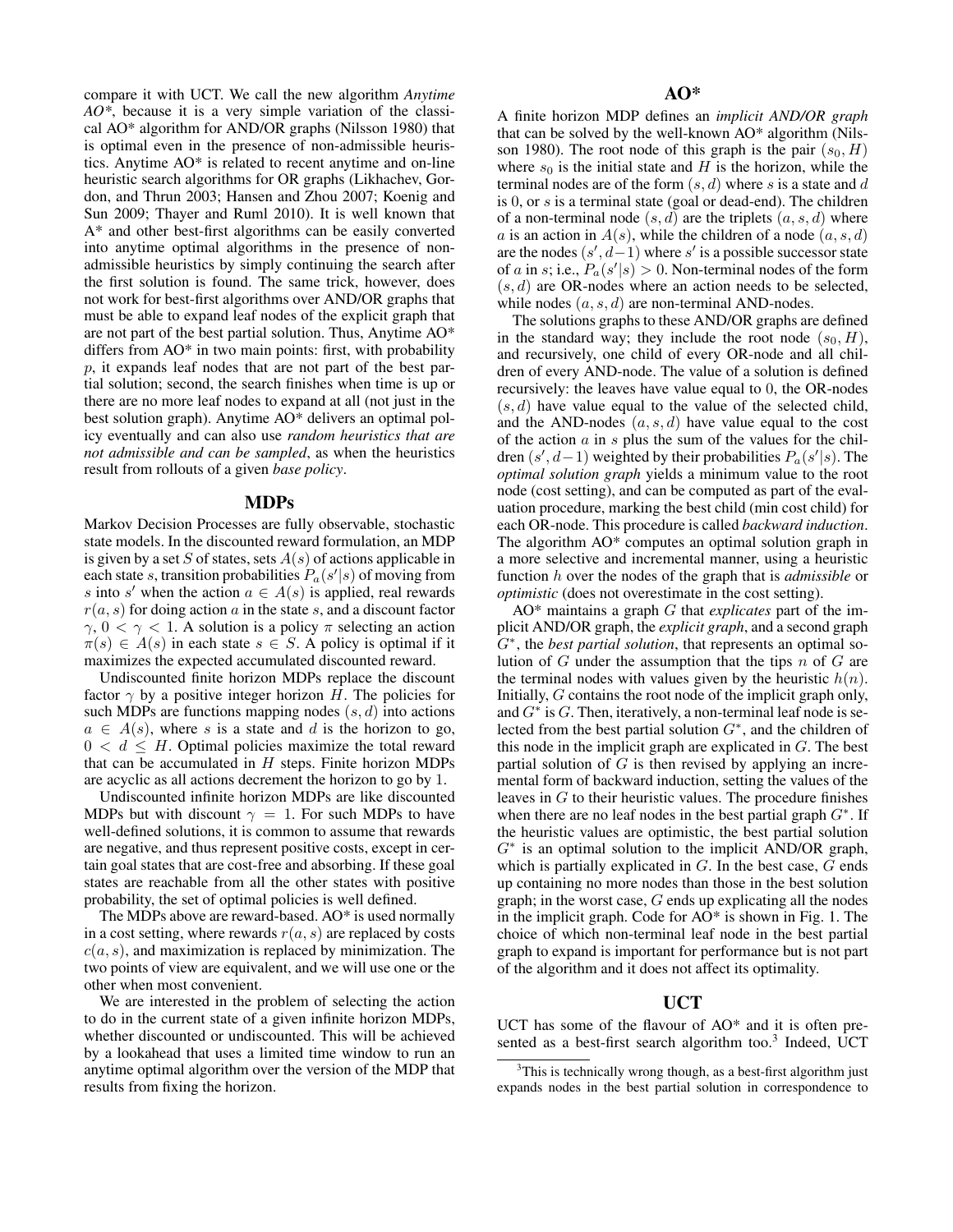AO\*:  $G$  is explicit graph, initially empty;  $h$  is heuristic function.

Initialization

- 1. Insert node  $(s, H)$  in G where s is the initial state
- 2. Initialize  $V(s, H) := h(s, H)$
- 3. Initialize best partial graph to  $G$

Loop

- 4. Select non-terminal tip node  $(s, d)$  in best partial graph. If there is no such node, Exit.
- 5. Expand node  $(s, d)$ : for each  $a \in A(s)$ , add node  $(a, s, d)$  as child of  $(s, d)$ , and for each s' with  $P_a(s'|s) > 0$ , add node  $(s', d - 1)$ as child of  $(a, s, d)$ . Initialize values  $V(s', d - 1)$  for new nodes  $(s', d - 1)$  as 0 if  $d - 1 = 0$ , or  $h(s', d - 1)$  otherwise.
- 6. Update ancestors AND and OR nodes of  $(s, d)$  in  $G$ , bottom-up as:

 $Q(a, s, d) := c(a, s) + \gamma \sum_{s'} P_a(s'|s) V(s', d - 1),$  $V(s, d) := \min_{a \in A(s)} Q(a, s, d).$ 

- 7. Mark best action in ancestor OR-nodes  $(s, d)$  to any action  $a$  such that  $V(s, d) = Q(a, s, d)$ , maintaining marked action if still best.
- 8. Recompute best partial graph by following marked actions.



maintains an explicit partial graph that is expanded incrementally like the graph  $G$  in AO\*. The main differences are in how leaf nodes of this graph are selected and expanded, and how heuristic values for leafs are obtained and propagated. The code for UCT, which is more naturally described as a recursive algorithm, is shown in Fig. 2.

UCT consists of a sequence of stochastic simulations, like RTDP, that start at the root node. However, while the choice of successor states is stochastic, the choice of the actions is not greedy on the action Q-values as in RTDP, but greedy on the sum of the action Q-values and a bonus term  $C\sqrt{2\log N(s,d)/N(a,s,d)}$  that ensures that all applicable actions are tried in all states infinitely often at suitable rates. Here, C is an exploration constant, and  $N(s, d)$  and  $N(a, s, d)$  are counters that track the number of simulations that had passed through the node  $(s, d)$  and the number of times that action  $a$  has been selected at such node.

The counters  $N(a, d)$  and  $N(a, s, d)$  are maintained for the nodes in the explicit graph that is extended incrementally, starting like in AO\*, with the single root node  $(s, H)$ . The simulations start at the root and terminate at a terminal node or at the first node  $(s, d)$  that is not in the graph. In between, UCT selects an action  $a$  that is greedy on the stored value  $Q(a, s, d)$  plus the bonus term, samples the next state s' with probability  $P_a(s'|s)$ , increments the counters  $N(s, d)$  and  $\tilde{N}(a, s, d)$ , and generates the node  $(s', d - 1)$ . When a node  $(s, d)$  is generated that is not in the explicit graph, the node is added to the explicit graph, the registers  $N(s, d)$ ,  $N(a, s, d)$ , and  $Q(a, s, d)$  are allocated and initialized to 0, and a total discounted reward  $r(\pi, s, d)$  is sampled, by simulating a base policy  $\pi$  for d steps starting at s, and propagated upward along the nodes in the simulated path. These values are not propagated using full Bellman backUCT(s, d): G is explicit graph, initially empty;  $\pi$  is base policy; C is exploration constant. 1. If  $d = 0$  or s is terminal, Return 0 2. If node  $(s, d)$  is not in explicit graph  $G$ , then – Add node  $(s, d)$  to explicit graph  $G$ – Initialize  $N(s, d) := 0$  and  $N(a, s, d) := 0$  for all  $a \in A(s)$ – Initialize  $Q(a, s, d) := 0$  for all  $a \in A(s)$ – Obtain sampled accumulated discounted reward  $r(\pi, s, d)$ by simulating base policy  $\pi$  for d steps starting at s – Return  $r(\pi, s, d)$ 3. If node  $(s, d)$  is in explicit graph  $G$ , - Let  $Bonus(a) = C\sqrt{2 \log N(s, d)/N(a, s, d)}$  if  $N(a, s, d) > 0$ , else  $\infty$ , for each  $a \in A(s)$ - Select action  $a = \text{argmax}_{a \in A(s)} [Q(a, s, d) + Bonus(a)]$ - Sample state s' with probability  $P_a(s'|s)$ - Let  $nv = r(s, a) + \gamma \text{UCT}(s', d - 1)$ – Increment  $N(s, d)$  and  $N(a, s, d)$  $-$  Set  $Q(a, s, d) := Q(a, s, d) + [nv - Q(a, s, d)]/N(a, s, d)$  $-$  Return  $nv$ 

Figure 2: UCT for Finite-Horizon Reward-based MDPs.

ups as in AO\* or Value Iteration, but through Monte-Carlo backups that extend the current average with a new sampled value (Sutton and Barto 1998); see Fig. 2 for details.

It can be shown that UCT eventually explicates the whole finite horizon MDP graph, and that it converges to the optimal policy asymptotically. Unlike AO\*, however, UCT does not have a termination condition, and moreover, UCT does not necessarily add a new node to the graph in every iteration, even when there are such nodes to explicate. Indeed, while in the worst case, AO\* converges in a number of iterations that is bounded by the number of nodes in the implicit graph, UCT may require an exponential number of iterations (Munos and Coquelin 2007; Walsh, Goschin, and Littman 2010). On the other hand, AO\* is a *model-based approach* to planning that assumes that the probabilities and costs are known, while UCT is a *simulation-based approach* that just requires a simulator that can be reset to the current state.

The differences between UCT and AO\* are in the leafs of the graphs selected for expansion, the way they are expanded, the values to which they are initialized, and how the values are propagated. These dimensions are the ones used to define a family of Monte Carlo Tree Search (MCTS) methods that includes UCT as the best known member (Chaslot et al. 2008). The feature that is common to this family of methods is the use of Monte Carlo simulations to evaluate the leafs of the graph. The resulting values are heuristic, although not necessarily optimistic as required for the optimality of AO\*. One way to bridge the gap between AO\* and MCTS methods is by modifying AO\* to accommodate *nonadmissible heuristics*, and moreover, *random heuristics that can be sampled* such as the cost of a base policy.

### Anytime AO\*

Anytime AO\* involves two small changes from AO\*. The first, shown in Fig. 3, is for handling non-admissible heuris-

what is called 'exploitation'. Yet UCT as the other MCTS algorithms, and Anytime AO\* below, do 'exploration' as well.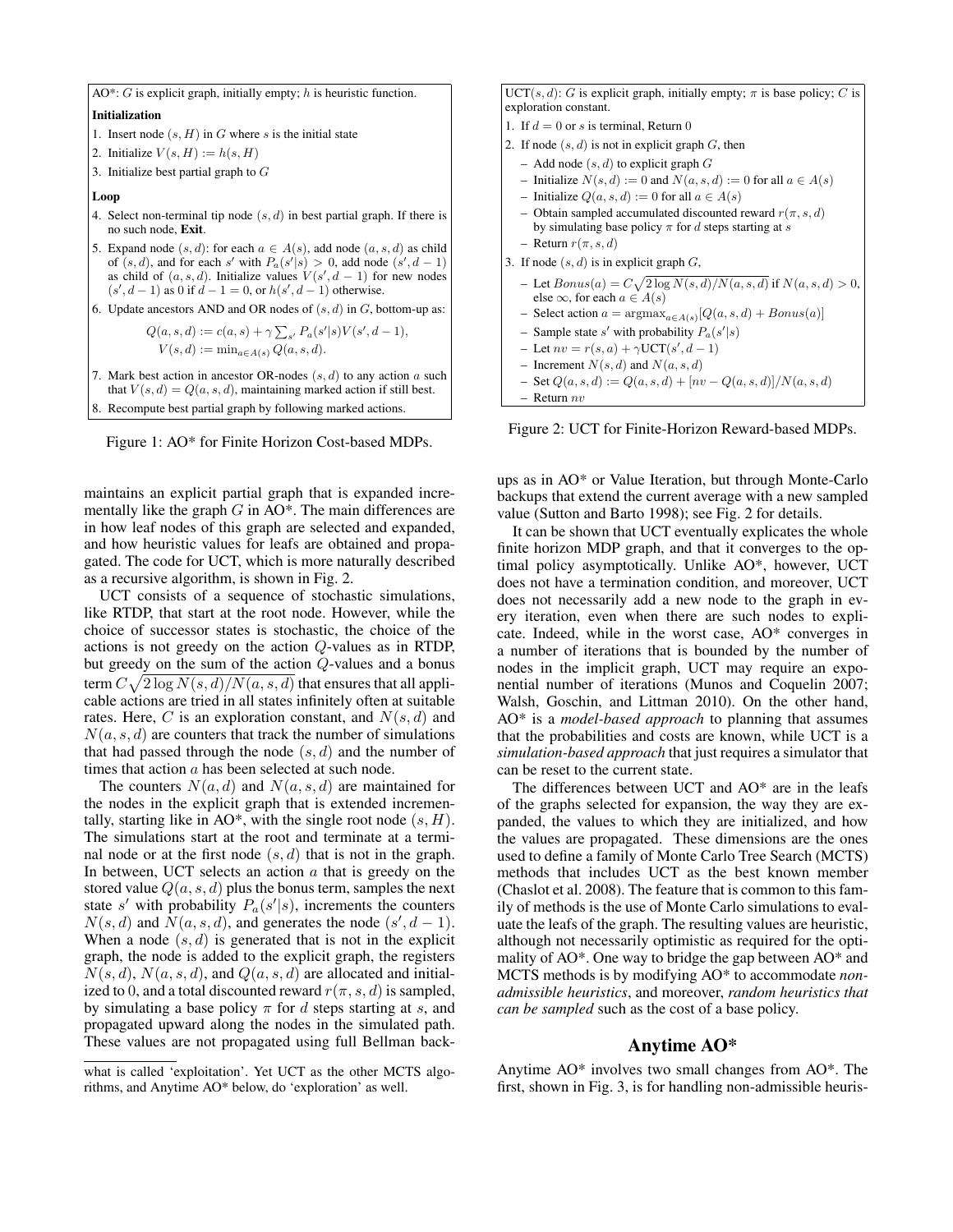Anytime  $AO*$  with possibly non-admissible heuristic  $h$ : same code as AO\* except for extra parameter  $p, 0 \leq p \leq 1$ , and line 4 in Loop for tip selection replaced by 4.1 and 4.2 below.

4.1. Choose IN with probability  $1 - p$ , else Choose OUT:

- IN: Select non-terminal tip node  $(s, d)$  from explicit graph  $G$ that is IN the best partial graph.
- OUT: Select non-terminal tip node  $(s, d)$  from explicit graph  $G$ that is NOT in the best partial graph.
- 4.2. If there is no node  $(s, d)$  satisfying the choice condition, make the other choice. If there is no node satisfying either choice condition, Exit the loop.

Figure 3: Anytime AO\*. If the heuristic  $h(s, d)$  is random, as when representing the cost of a given base policy; see text.

tics: rather than always selecting a non-terminal tip node from the explicit graph that is IN the *best partial graph*, Anytime  $AO^*$  selects with probability  $p$  a non-terminal tip node from the explicit graph that is OUT of the best partial graph. The probability  $p$  is a given parameter between 0 and 1, by default  $1/2$ . Of course, if a choice for an IN node is decided (a tip in the best partial graph) but there is no such node, then an OUT choice is forced, and vice versa. Anytime AO\* terminates when neither IN or OUT choices are possible; i.e., when no tip nodes in the explicit graph are left, or when the time is up.

It is easy to see that Anytime AO\* is optimal, whether the heuristic is admissible or not, because it terminates when the implicit graph has been fully explicated. In the worst case, the complexity of Anytime AO\* is not worse than AO\*, as AO\* expands the complete graph in the worst case too.

The second change in Anytime AO\*, not shown in the figure, is for dealing with random heuristics  $h$ . Basically, when the value  $V(s, d)$  of a tip node  $(s, d)$  is set to a heuristic  $h(s, d)$  that is a *random variable*, such as the reward obtained by following a base policy  $d$  steps from  $s$ , Anytime AO\* uses *samples* of  $h(s, d)$  until the node  $(s, d)$  is expanded. Until then, a 'fetch for value'  $V(s, d)$ , which occurs each time that a parent node of  $(s, d)$  is updated, results in a new sample of  $h(s, d)$  which is averaged with the previous ones. This is implemented in standard fashion by incrementally updating the value  $V(s, d)$  using a counter  $N(s, d)$  and the new sample. These counters are no longer needed when the node  $(s, d)$  is expanded, as then the value of the node is given by the value of its children in the graph.

#### Choice of Tip Nodes in Anytime AO\*

AO\* and Anytime AO\* leave open the criterion for selecting the tip node to expand. For the experiments, we use a selection criterion aimed at selecting the tip nodes that can have the biggest potential impact in the best partial graph. For this, a function  $\Delta(n)$  is introduced that measures the change in the value of the node  $n$  that is needed in order to produce a change in the best partial graph. The function  $\Delta$ is defined top-down over the explicit graph as:

- 1. For the root node,  $\Delta(s, H) = \infty$ .
- 2. For children  $n_a = (a, s, d)$  of node  $(s, d)$  in the best solution graph,  $\Delta(n_a)$  is  $[V(n)-Q(n_a)]$  if a is *not* the best

action in n, else is  $\min_b[\Delta(n), Q(n_b)-V(n)]$ , for  $b \neq a$ .

- 3. For children  $n_a = (a, s, d)$  of node  $(s, d)$  that is *not* in the best solution graph,  $\Delta(n_a)$  is  $\Delta(n) + V(n) - Q(n_a)$ .
- 4. For children  $n_{s'} = (s', d 1)$  of node  $n_a = (a, s, d)$ ,  $\Delta(n_{s'})$  is  $\Delta(n_a)/\gamma P_a(s'|s)$ .

The tip nodes  $(s, d)$  that are chosen for expansion are the ones that minimize the values  $|\Delta(s, d)|$ . Since this computation is expensive, as it involves a complete traversal of the explicit graph G, we select  $N \geq 1$  tip nodes for expansion at a time. This selection is implemented by using two priority queues during the graph traversal: one for selecting the best  $N$  tips in the solution graph (IN), and one for selecting the best  $N$  tips OUT. The first selected tip is the one with min  $|\Delta(s, d)|$  in the IN queue with probability  $1 - p$  and in the OUT queue otherwise. Once selected, the tip is removed from the queue, and the process is repeated  $N$  times.

### Experimental Results

We have evaluated Anytime AO\* (abbreviated AOT) vs. UCT as an action selection mechanism over a number of MDPs. In each case, we run the planning algorithm for a number of iterations from the current state s, apply the best action according to the resulting  $Q(a, s, H)$  values, where  $H$  is the planning horizon, and repeat the loop from the state that results until the goal is reached. The *quality profile* of the algorithms is given by the average cost to the goal as a function of the time window for action selection. Each data point in the profiles (and table) is the average over 1,000 sampled episodes that finish when the goal is reached or after 100 steps. For the profiles, the x-axis stands for the average time per action selected, and the  $y$ -axis for the average cost to the goal. AOT was run with parameter  $p = 0.5$  (i.e., equal probability for IN and OUT choices), and UCT with the exploration 'constant' C set to current  $Q(a, s, d)$  value of the node; a choice that appears to be standard (Balla and Fern 2009; Eyerich, Keller, and Helmert 2010). The N parameter for the computation of the  $\Delta$ 's was set as a fraction k of the number of iterations,  $k = 1/10$ .<sup>4</sup> The actual codes for UCT and AOT differ from the ones shown in that they deal with graphs instead of trees; i.e., there are duplicates  $(s, d)$ with the same state  $s$  and depth  $d$ . The same applies to the computation of the  $\Delta$ 's. All experiments were run on Xeon 'Woodcrest' computers of 2.33 GHz and 8 Gb of RAM.

CTP. The Canadian Traveller Problem is a path finding problem over a graph whose edges (roads) may be blocked (Papadimitriou and Yannakakis 1991). Each edge is blocked with a given prior probability, and the status of an edge (blocked or free) can be sensed noise-free from either end of the edge. The problem is an acyclic POMDP that results in a belief MDP whose states are given by the agent position, and edge beliefs that can take 3 values: prior, known to be blocked, and known to be free. If the number of nodes

<sup>&</sup>lt;sup>4</sup>The number of tip nodes in UCT is bounded by the number of iterations (rollouts). In AOT, the number of tips is bounded in the worst case by the number of iterations (expansions) multiplied by  $|A||S|$ , where  $|A|$  and  $|S|$  are the number of actions and states.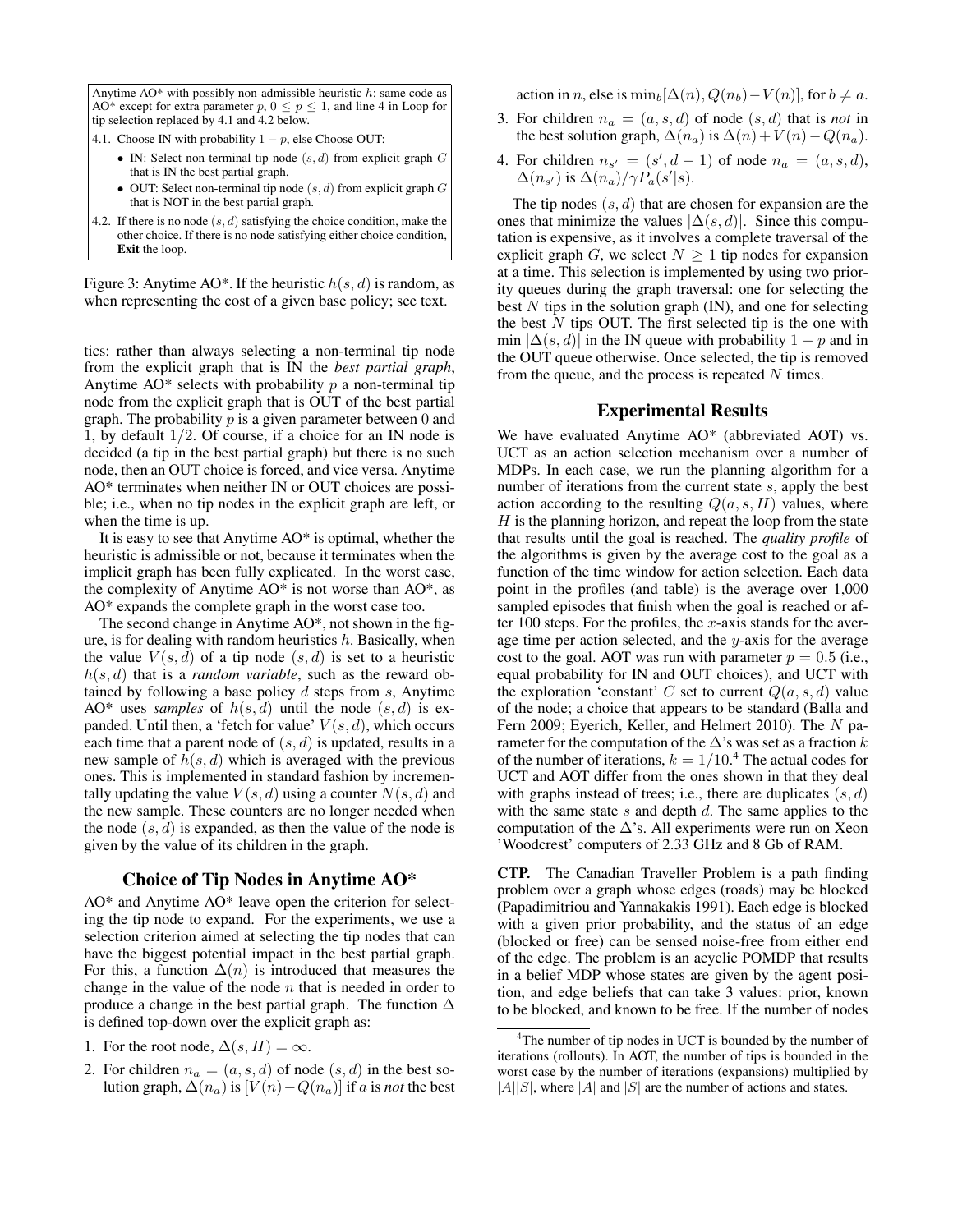|          |        | br. factor |         | UCT-CTP       |                                 | random base policy |               |                                | optimistic base policy |               |                                 |
|----------|--------|------------|---------|---------------|---------------------------------|--------------------|---------------|--------------------------------|------------------------|---------------|---------------------------------|
| prob.    | P(bad) |            | avg max | <b>UCTB</b>   | <b>UCTO</b>                     | direct             | <b>UCT</b>    | AOT                            | direct                 | <b>UCT</b>    | <b>AOT</b>                      |
| $10-1$   | 19.9   | 8.5        | 32      | $114.8 \pm 3$ | $101.3 \pm 3$                   | $324.7 \pm 5$      | $108.4 \pm 1$ | $103.1 \pm 1$                  | $102.8 \pm 1$          | $106.1 \pm 1$ | $102.2 \pm 1$                   |
| $10-2$   | 45.6   | 6.5        | 64      | $102.5 \pm 2$ | $99.9 \pm 2$                    | $254.8 \pm 4$      | $101.1 \pm 1$ | $98.3 \pm 1$                   | $145.9 \pm 2$          | $97.9 \pm 1$  | $99.1 \pm 1$                    |
| $10-3$   | 21.9   | 8.9        | 16      | $127.2 \pm 3$ | $115.2 \pm 3$                   | $313.2 \pm 4$      | $127.1 \pm 1$ | $125.3 \pm 1$                  | $125.0 \pm 1$          | $118.7 \pm 1$ | $116.5 \pm 1$                   |
| $10 - 4$ | 1.4    | 11.4       | 32      | $58.0 \pm 2$  | $53.4 \pm 2$                    | $276.4 \pm 5$      | $55.9 \pm 1$  | $54.4 \pm 1$                   | $53.0 \pm 1$           | $53.6 \pm 1$  | $\textbf{52.5} \pm \textbf{1}$  |
| $10-5$   | 22.7   | 7.2        | 16      | $89.3 \pm 2$  | $86.1 \pm 2$                    | $224.4 \pm 3$      | $91.3 \pm 1$  | $90.0 \pm 1$                   | $86.7 \pm 1$           | $89.3 \pm 1$  | $94.4 \pm 1$                    |
| $10-6$   | 24.9   | 7.1        | 32      | $111.5 \pm 3$ | $92.6 \pm 2$                    | $225.4 \pm 3$      | $121.4 \pm 1$ | $102.9 \pm 1$                  | $105.0 \pm 1$          | $105.4 \pm 1$ | $96.0 \pm 1$                    |
| $10-7$   | 4.1    | 11.0       | 32      | $83.3 \pm 2$  | $66.7 \pm 1$                    | $244.8 \pm 4$      | $83.9 \pm 1$  | $69.9 \pm 1$                   | $118.4 \pm 2$          | $74.5 \pm 0$  | $69.0 \pm 0$                    |
| $10-8$   | 14.1   | 8.0        | 32      | $87.0 \pm 1$  | $74.6 \pm 1$                    | $230.9 \pm 3$      | $107.1 \pm 1$ | $78.3 \pm 0$                   | $75.0 \pm 0$           | $81.8 \pm 0$  | $76.1 \pm 0$                    |
| $10-9$   | 28.1   | 12.7       | 32      | $72.0 \pm 3$  | $66.5 \pm 2$                    | $177.6 \pm 4$      | $71.5 \pm 1$  | $66.7 \pm 1$                   | $63.7 \pm 1$           | $68.1 \pm 1$  | $66.7 \pm 1$                    |
| $10-10$  | 31.1   | 9.4        | 32      | $76.7 \pm 2$  | $75.4 \pm 2$                    | $200.0 \pm 4$      | $79.5 \pm 1$  | $\textbf{74.5} \pm \textbf{1}$ | $76.9 \pm 1$           | $75.2 \pm 1$  | $82.7 \pm 1$                    |
| total    |        |            |         | 922.3         | 831.7                           | 2472.2             | 947.2         | 863.4                          | 952.4                  | 870.6         | 855.2                           |
| $20-1$   | 17.9   | 13.5       | 128     | $210.7 \pm 7$ | $169.0 \pm 6$                   | $1000.3 \pm 1$     | $216.4 \pm 3$ | $187.4 \pm 3$                  | $191.8 \pm 0$          | $180.7 \pm 3$ | $\textbf{163.8} \pm \textbf{2}$ |
| $20 - 2$ | 9.5    | 15.7       | 64      | $176.4 \pm 4$ | $148.9 \pm 3$                   | $676.6 \pm 1$      | $178.5 \pm 2$ | $167.4 \pm 2$                  | $202.7 \pm 0$          | $160.8 \pm 2$ | $156.4 \pm 1$                   |
| $20-3$   | 14.3   | 15.2       | 128     | $150.7 \pm 7$ | $\textbf{132.5} \pm \textbf{6}$ | $571.7 \pm 1$      | $169.7 \pm 4$ | $140.7 \pm 3$                  | $142.1 \pm 0$          | $144.3 \pm 3$ | $133.8 \pm 2$                   |
| $20 - 4$ | 78.6   | 11.4       | 64      | $264.8 \pm 9$ | $235.2 \pm 7$                   | $861.4 \pm 1$      | $264.1 \pm 4$ | $261.0 \pm 4$                  | $267.9 \pm 0$          | $238.3 \pm 3$ | $233.4 \pm 3$                   |
| $20-5$   | 20.4   | 15.0       | 64      | $123.2 \pm 7$ | $111.3 \pm 5$                   | $586.2 \pm 1$      | $139.8 \pm 4$ | $128.3 \pm 3$                  | $163.1 \pm 0$          | $123.9 \pm 3$ | $109.4\pm2$                     |
| $20-6$   | 14.4   | 13.9       | 64      | $165.4 \pm 6$ | $133.1 \pm 3$                   | $670.7 \pm 1$      | $178.0 \pm 3$ | $160.0 \pm 2$                  | $193.5 \pm 0$          | $167.8 \pm 2$ | $135.5 \pm 1$                   |
| $20 - 7$ | 8.4    | 14.3       | 128     | $191.6 \pm 6$ | $148.2 \pm 4$                   | $862.9 \pm 1$      | $211.8 \pm 3$ | $170.2 \pm 2$                  | $171.3 \pm 0$          | $174.1 \pm 2$ | $145.1 \pm 1$                   |
| $20-8$   | 23.3   | 15.0       | 64      | $160.1 \pm 7$ | $134.5 \pm 5$                   | $704.0 \pm 1$      | $218.5 \pm 4$ | $154.6 \pm 3$                  | $167.9 \pm 0$          | $152.3 \pm 3$ | $135.9 \pm 2$                   |
| $20-9$   | 33.0   | 14.6       | 128     | $235.2 \pm 6$ | $173.9 \pm 4$                   | $783.4 \pm 1$      | $251.9 \pm 3$ | $213.7 \pm 2$                  | $212.8 \pm 0$          | $185.2 \pm 2$ | $173.3 \pm 1$                   |
| $20-10$  | 12.1   | 15.3       | 64      | $180.8 \pm 7$ | $167.0 \pm 5$                   | $825.7 \pm 1$      | $185.7 \pm 3$ | $180.5 \pm 3$                  | $173.2 \pm 0$          | $178.5 \pm 3$ | $166.4\pm2$                     |
| total    |        |            |         | 1858.9        | 1553.6                          | 7542.9             | 2014.4        | 1763.8                         | 1886.3                 | 1705.9        | 1553.0                          |

Table 1: CTP instances with 10 and 20 nodes.  $P(bad)$  is probability (in percentage) of the instance not being solvable, and max branching factor is  $2^m$  where  $m + 1$  is the number of edges with a common node in CTP graph. UCTB and UCTO are two domain-dependent UCT implementations (Eyerich, Keller, and Helmert 2010), π refers to the base policy in our domain-independent UCT and AOT algorithms, whose base performance is shown as well. UCT run for 10,000 iterations and AOT for 1,000. Boldface figures are best in whole table; gray cells show best among domain-independent implementations.

is  $n$  and the number of edges in the graph is  $m$ , the number of MDP states is  $n \times 3^m$ . The problem has been addressed recently using a domain-specific implementation of UCT (Eyerich, Keller, and Helmert 2010). We consider instances with 20 nodes from that paper and instances with 10 nodes obtained from the authors. Following Eyerich, Keller and Helmert, the actions are identified with moves to any node in the frontier of the known graph. The horizon  $H$  can then be set to the number of nodes in the graph.

Quality profiles are shown in Fig. 4 for instances 10-7 and 20-7. On each panel, results on the left are for UCT and AOT using the base *random policy*, while results on the right are for the base *optimistic policy* that assumes that all edges of unknown status are traversable. The points for UCT correspond to running 10, 50, 100, 500, 1k, 5k, 10k and 50k iterations (rollouts), resulting in the times shown. The points for AOT, correspond to running 10, 50, 100, 500, 1k, 5k, 10k iterations (expansions). Points that time out are not displayed. The curves show that AOT performs better than UCT except up to the time window of 1 second in the instance 20-7 for the random base policy. We have computed the curves for the 20 instances and the pattern is similar (but not shown for lack of space). A comprehensive view of the results is shown in Table 1. As a reference, we include also the results for two specialized implementations of UCT, UCTB and UCTO (Eyerich, Keller, and Helmert 2010), that take advantage of the specific MDP structure of the CTP, use a more informed base policy, and actually solve a slightly simpler version of the problem where the given CTP is solvable. While all the algorithms are evaluated over solvable instances, AOT and

our UCT solve the harder problem of getting to the target location if the problem is solvable, and determining otherwise that the problem is unsolvable. In some instances, the edge priors are such that the probability of an instance not being solvable is high. This is shown as the probability of 'bad weather' in the second column of the table. In spite of these differences, AOT improves upon the domain-specific implementation of UCT in several cases, and practically dominates the domain-independent version. Since UCTO is the state of the art in CTP, the results show that our domainindependent implementations of both AOT and UCT are good enough, and that AOT in particular appears to be competitive with the state of the art in this domain.

Sailing and Racetrack. The Sailing domain is similar to the one in the original UCT paper (Kocsis and Szepesvári 2006). The profile for a  $100 \times 100$  instance with 80,000 states is shown in the left panel of Fig. 5 for a random base policy. The problem has a discount  $\gamma = 0.95$  and the optimal value is 26.08. UCT and AOT are run with horizon  $H = 50$ . Profiles for other instances show the same pattern: AOT is slower to get started because of the more expensive expansions, but then learns faster. The profile for the instance 'barto-big' of the Racetrack domain (Barto, Bradtke, and Singh 1995) is shown in the right panel of Fig. 5. In this case, AOT converges much faster than UCT.

Base Policies, Heuristics, and RTDP. We also performed experiments comparing the use of heuristics  $h$  vs. base policies  $\pi$  for initializing the value of tip nodes in AOT. We refer to AOT using  $\pi$  as a base policy as AOT( $\pi$ ), and to AOT us-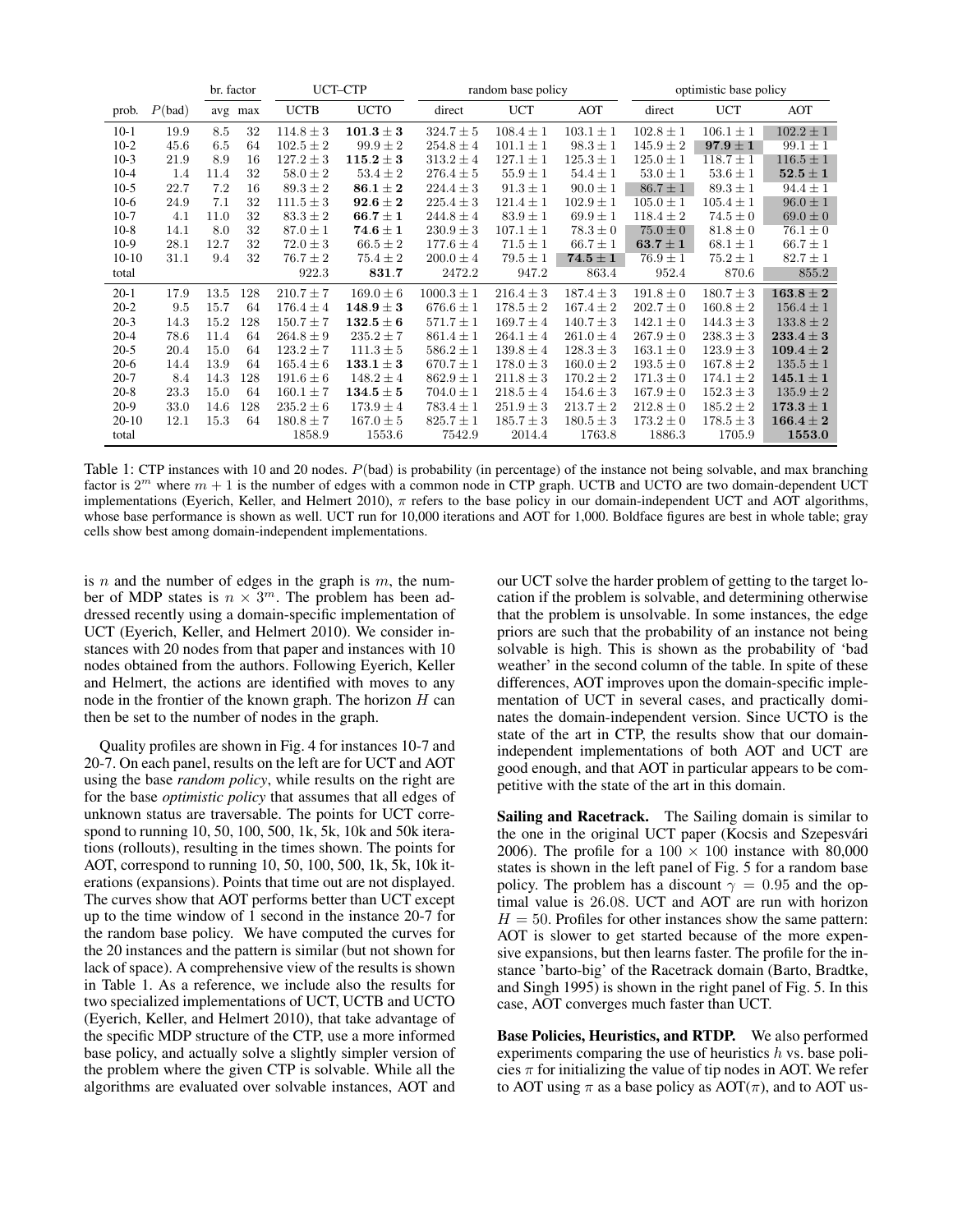

Figure 4: Quality profiles for CTP instances 10-7 and 20-7.



Figure 5: Quality profiles for Sailing and Racetrack.

ing the heuristic  $h$  as AOT $(h)$ . Clearly, the overhead per iteration is smaller in AOT(h) than in AOT( $\pi$ ) that must do a full rollout of  $\pi$  to evaluate a tip node. Results of AOT( $\pi$ ) vs.  $AOT(h)$  on the instances 20-1 and 20-4 of CTP are shown in Fig. 6 with both the zero heuristic and the min-min heuristic (Bonet and Geffner 2003). The base policy  $\pi$  is the policy  $\pi_h$  that is greedy with respect to h with  $\pi_h$  being the random policy when  $h = 0$ . The curves also show the performance of LRTDP (Bonet and Geffner 2003), used as an *anytime action selection mechanism* that is run over the same finite-horizon MDP as AOT and with the same heuristic h. Interestingly, when LRTDP is used in this form, as opposed to an *off-line* planning algorithm, LRTDP does rather well on CTP too, where there is no clear dominance between  $AOT(\pi_h)$ ,  $AOT(h)$ , and LRTDP(h). The curves for the instance 20-1 are rather typical of the CTP instances. For the zero heuristic,  $AOT(h)$  does better than  $LRTDP(h)$  which does better than  $AOT(\pi_h)$ . On the other hand, for the minmin heuristic, the ranking is reversed but with differences in performance being smaller. There are some exceptions to this pattern where  $AOT(\pi_h)$  does better, and even much better than both  $AOT(h)$  and  $LRTDP(h)$  for the two heuristics. One such instance, 20-4, is shown in the bottom part of Fig. 6.

Figure 7 shows the same comparison for a Racetrack instance and three variations  $h_d$  of the min-min heuristic  $h_{min}$ ,  $h_d = d \times h_{min}$  for  $d = 2, 1, 1/2$ . Notice that multiplying an heuristic  $h$  by a constant  $d$  has no effect on the policy  $\pi_h$  that is greedy with respect to h, and hence no effect on  $AOT(\pi_{h_d})$ . On the other hand, these changes affect both  $AOT(h_d)$  and LRTDP( $h_d$ ). As expected the per-



Figure 6: AOT $(\pi_h)$ , AOT $(h)$ , and LRTDP $(h)$  on two CTP instances for  $h = 0$  and  $h_{min}$ . Policy  $\pi_h$  is greedy in h.

formance of LRTDP( $h_d$ ) deteriorates for  $d < 1$ , but somewhat surprisingly, improves for  $d > 1$  even as the resulting heuristic is not (necessarily) admissible. For small time windows,  $AOT(h_d)$  does worse than LRTDP( $h_d$ ), but for larger windows  $AOT(h_d)$  catches up, and in two cases surpasses LRTDP( $h_d$ ). In these cases, AOT with the greedy base policy  $\pi_h$  appears to do best of all.

Leaf Selection. We have also tested the value of the *leaf selection method* used in AOT by comparing the ∆-based selection of tips vs. random tip selection. It turns out that the former pays off, in particular, when the base policies are not informed. Some results are shown in Fig. 8.

The results obtained from the experiments above are not conclusive. They show however that the new AOT algorithm, while a simple variation of the standard AO\* algorithm, appears to be competitive with both UCT and LRTDP, while producing state-of-the-art results in the CTP domain.